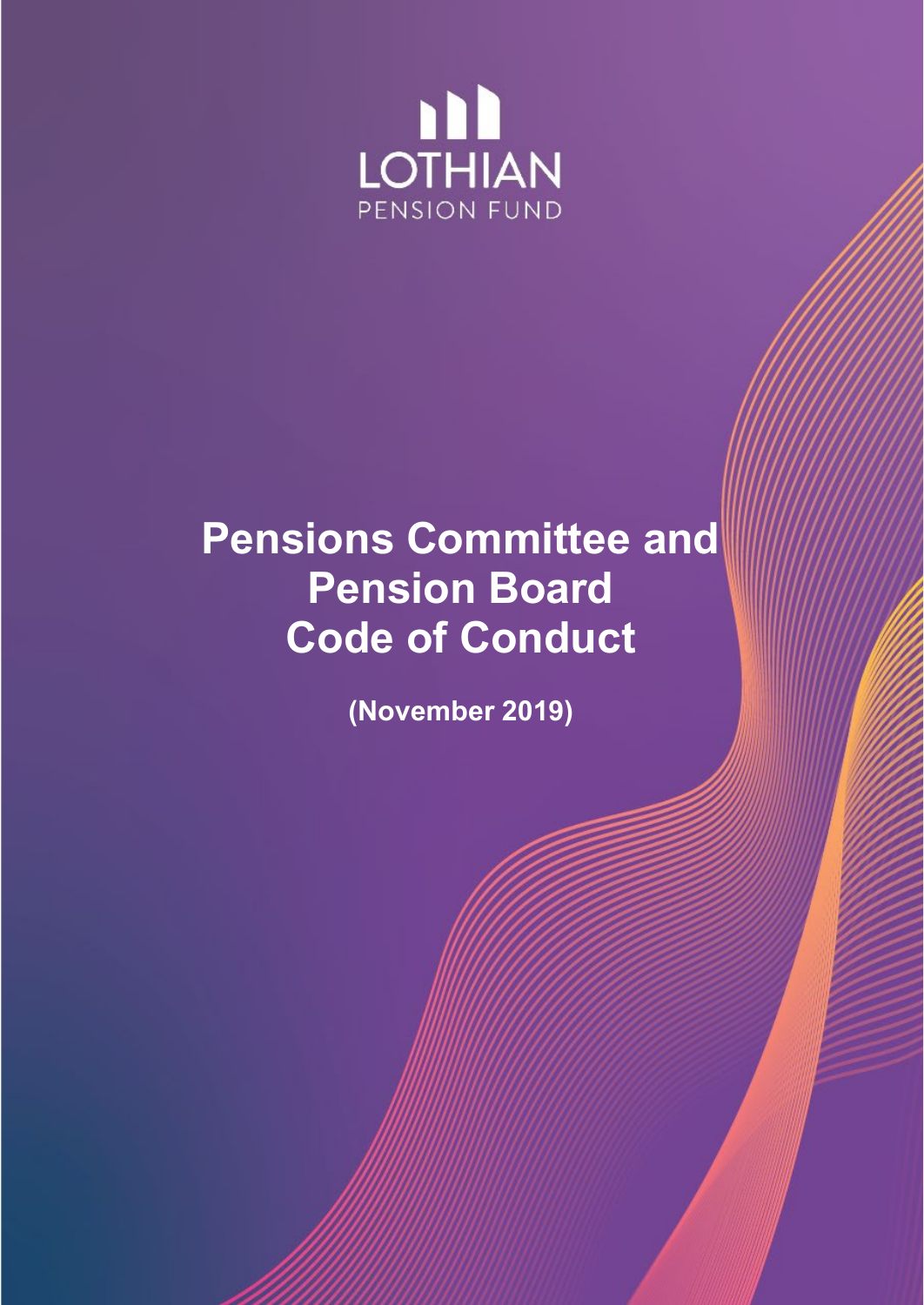

## **Pensions Committee and Pension Board Code of Conduct**

(November 2019)

### SECTION 1: INTRODUCTION TO THE CODE OF CONDUCT

- 1.1 The Ethical Standards in Public Life etc. (Scotland) Act 2000 provides for the introduction of codes of conduct for local authority councillors and the Pensions Regulator (and indirectly the Financial Conduct Authority and corporate statutes) set standards of governance and accountability around the administration of the pension funds and LPF group business. This '**Code**' therefore draws on elements of the Code of Conduct for Councillors<sup>[1](#page-1-0)</sup> as well as aspect of best practice governance applicable to the administration of regulated occupational pension funds and oversight of an FCA regulated investment services arm.
- 1.2 This Code applies equally to all members of the Pensions Committee and Pension Board regarding their responsibilities on those bodies in carrying out an oversight role in relation to administration of the Lothian Pension Fund (acting through its administering authority the City of Edinburgh Council) (**LPF**) and its corporate subsidiaries LPFI Limited (*regulated investment services company*) (**LPFI**) and LPFE Limited (*staffing* company) (**LPFE**) (in this Code, LPF and its corporate subsidiaries are referred to as the **'LPF Group'**). It is your responsibility to make sure that you are familiar with, and that your actions comply with, its provisions whilst acting as a member of the Pensions Committee or Pension Board, or are perceived to be acting in that capacity, whether within relevant meetings of those bodies or when otherwise representing the LPF group in the wider business community or otherwise and when using social media.
- 1.3 The City of Edinburgh Council has set up a pensions committee (**Pensions Committee**) to oversee the business and operations of the LPF group. Its activities are subject to its own Standing Orders and Terms of Reference and comprises 7 members made up of 5 City of Edinburgh elected members and 2 external members (offered to pension fund stakeholders, one employer representative and one member representative). The Pensions Committee is therefore subject to both applicable local government and pensions regulations, and regulated by the SPPA and Pensions Regulator.
- 1.4 The Pension Board was established in 2015 in accordance with the Local Government Pension Scheme (Governance) (Scotland) Regulations 2014 to assist, and effectively scrutinise, the Pensions Committee in carrying out elements of its business. It has its own [constitution](https://www.lpf.org.uk/publications/fund-works-1/1) and

<span id="page-1-0"></span> $1$  The Code of Conduct for Councillors was originally prepared by COSLA (Convention of Scottish Local Authorities) at the invitation of Scottish Ministers and approved by the Scottish Parliament and which was subsequently reviewed and re-issued in 2010 and then again in July 2018.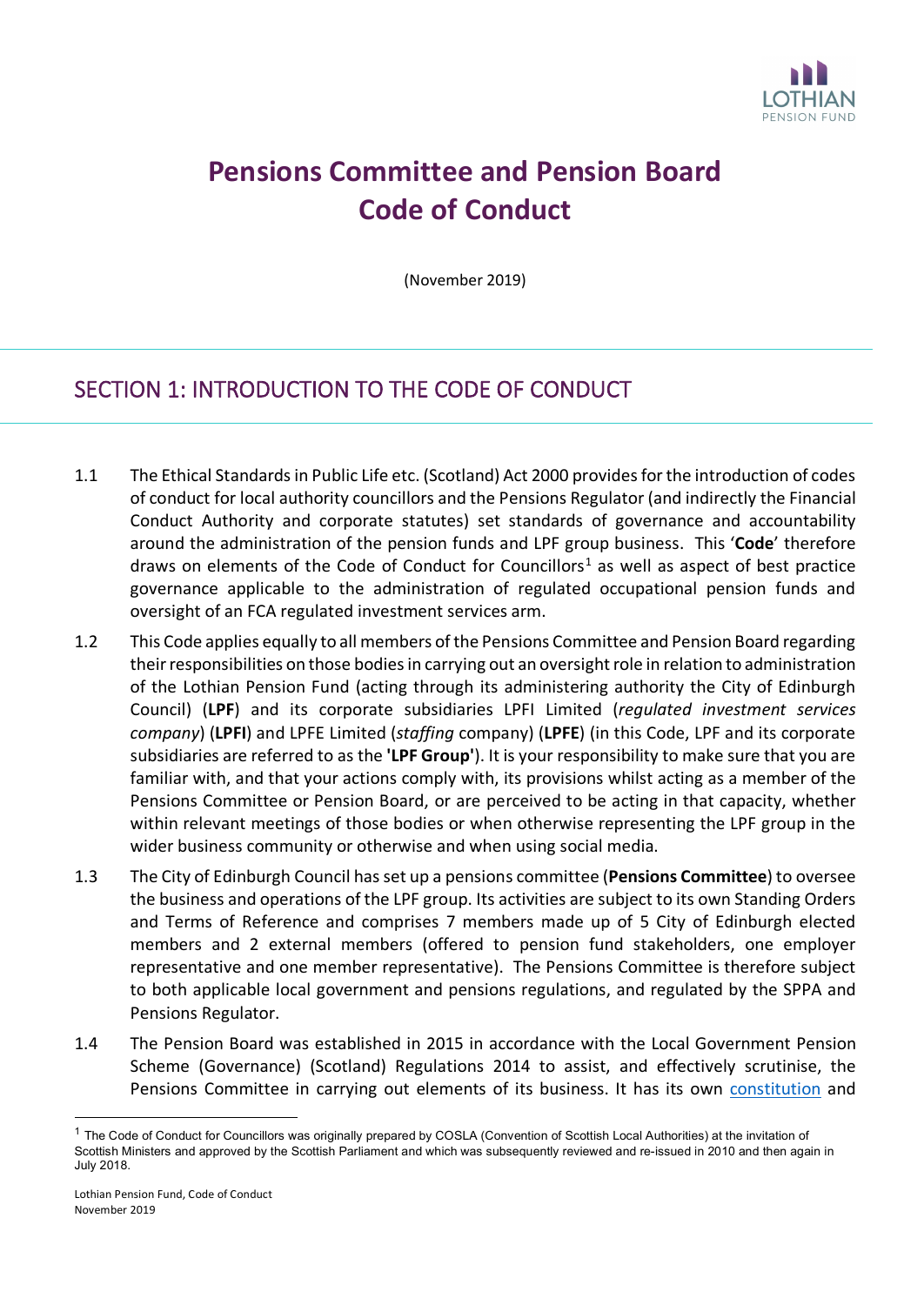

comprises ten members, including five employer and five trade union member representatives respectively. Members of the Pension Board are also subject to the applicable pension regulations, overseen by the Pensions Regulator.

1.5 LPF is the sole shareholder and regulatory 'controller' of LPFI, an FCA registered investment management company<sup>[2](#page-2-0)</sup>, and is therefore indirectly subject to the scrutiny of the FCA as a critical element of LPFI's governance and operations.

### **Guidance on the Code of Conduct**

- 1.6 It is your personal responsibility to comply with this Code and review regularly, and at least annually, your personal circumstances with this Code in mind, particularly when your circumstances change. You must not, at any time, advocate or encourage any action contrary to this Code.
- 1.7 The sections of this Code which follow have been developed in line with the key principles listed in **Section 2** and provide additional information on how the principles should be interpreted and applied in practice. No written information can provide for all circumstances and, if you are uncertain about how the rules apply, you should seek advice from the LPF Group's Governance Manager in the first instance and/or the Chief Risk Officer or Chief Executive officer (as appropriate). You may also choose to consult your own legal advisers and, on detailed financial and commercial matters, to seek advice from other relevant professionals.
- 1.8 Members of the Pensions Committee and the Pensions Board who are also Councillors have a continuing obligation to comply with the Code of Conduct for Councillors (in force from time to time) and any other obligations as a Councillor when engaged in the activity of the Pension Committee or the Pensions Board as applicable, in addition to their obligation to comply with this Code. There is no primacy of codes – each applies alongside the other.

### **Breach of the Code of Conduct**

1.9 Breach of any provision of this Code may result in termination of your appointment as a member of the Pensions Committee, Pensions Board and/or any other relevant sub-committee (as applicable), in addition to any other legal consequences that may attach to the breach in question.

### SECTION 2: KEY PRINCIPLES OF THE CODE OF CONDUCT

2.1 The general principles upon which this Code is based should be used for guidance and interpretation only. These general principles are:

### **Duty**

2.2 You have a duty to uphold the law and act in accordance with the law and the trust placed in you and to act separately from other roles. The assets of LPF are held for the beneficiaries of the

<span id="page-2-0"></span><sup>&</sup>lt;sup>2</sup> Subject to the receipt of extended permissions from the FCA to carry out investment management activities.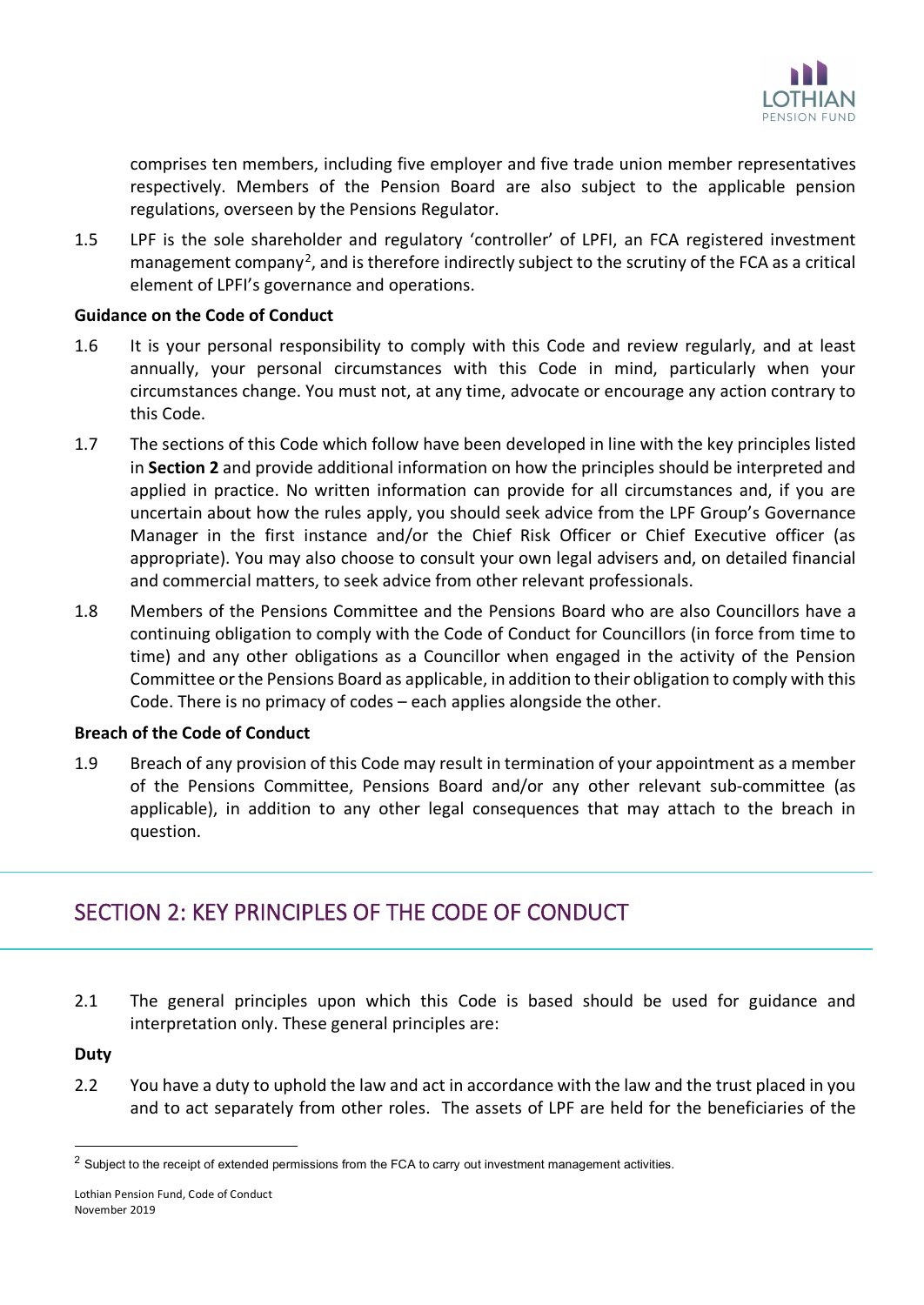

scheme and solely fund the operations of the LPF group. The Pensions Committee is responsible for overseeing the operations of LPF for the benefit of the member and employer body stakeholders in the fund, and it owes a fiduciary duty to those stakeholders. The Pensions Board has responsibility for assisting LPF in securing compliance with applicable legislation and requirements imposed by the Pensions Regulator.

### **Selflessness**

2.3 You have a duty to act solely in the interests of the LPF group and its relevant stakeholders, in the case of Pensions Committee members, or in accordance with your duties as a Pensions Board member, as applicable. You must not act in order to gain financial or other material benefit for yourself, family or friends.

### **Integrity**

2.4 You must not place yourself under any financial or other obligation to any individual or organisation that might reasonably be thought to influence you in the performance of your duties.

### **Objectivity**

2.5 You must make any recommendations solely on merit.

### **Accountability and Stewardship**

2.6 You are accountable to the Pensions Committee or the Pension Board (as applicable) for your advice and actions. You have a duty to consider issues on their merits, taking account of the views of others, with a view to assisting the Pensions Committee or Pension Board to act prudently and in accordance with the law.

#### **Openness**

2.7 You have a duty to be as open as possible with the Pensions Committee or the Pension Board (as applicable) about your advice and actions.

### **Honesty**

2.8 You have a duty to act honestly. You must declare any private interests relating to your duties as a member and take steps to resolve any conflicts arising in a way that protects the interests of the LPF group and its stakeholders, or the interests of the Pensions Board, as applicable.

#### **Leadership**

2.9 You have a duty to promote and support these principles by leadership and example, and to maintain and strengthen scheme members, employers and LPF group's business partners and regulators trust and confidence in the integrity of the Pensions Committee or the Pension Board (as applicable).

#### **Respect**

2.10 You must respect all other members of the Pensions Committee and all other members of the Pension Board (as applicable) and all LPF group employees, and the roles they play, treating them with courtesy at all times. Similarly, you must respect members of the public when performing duties as a member of the respective body.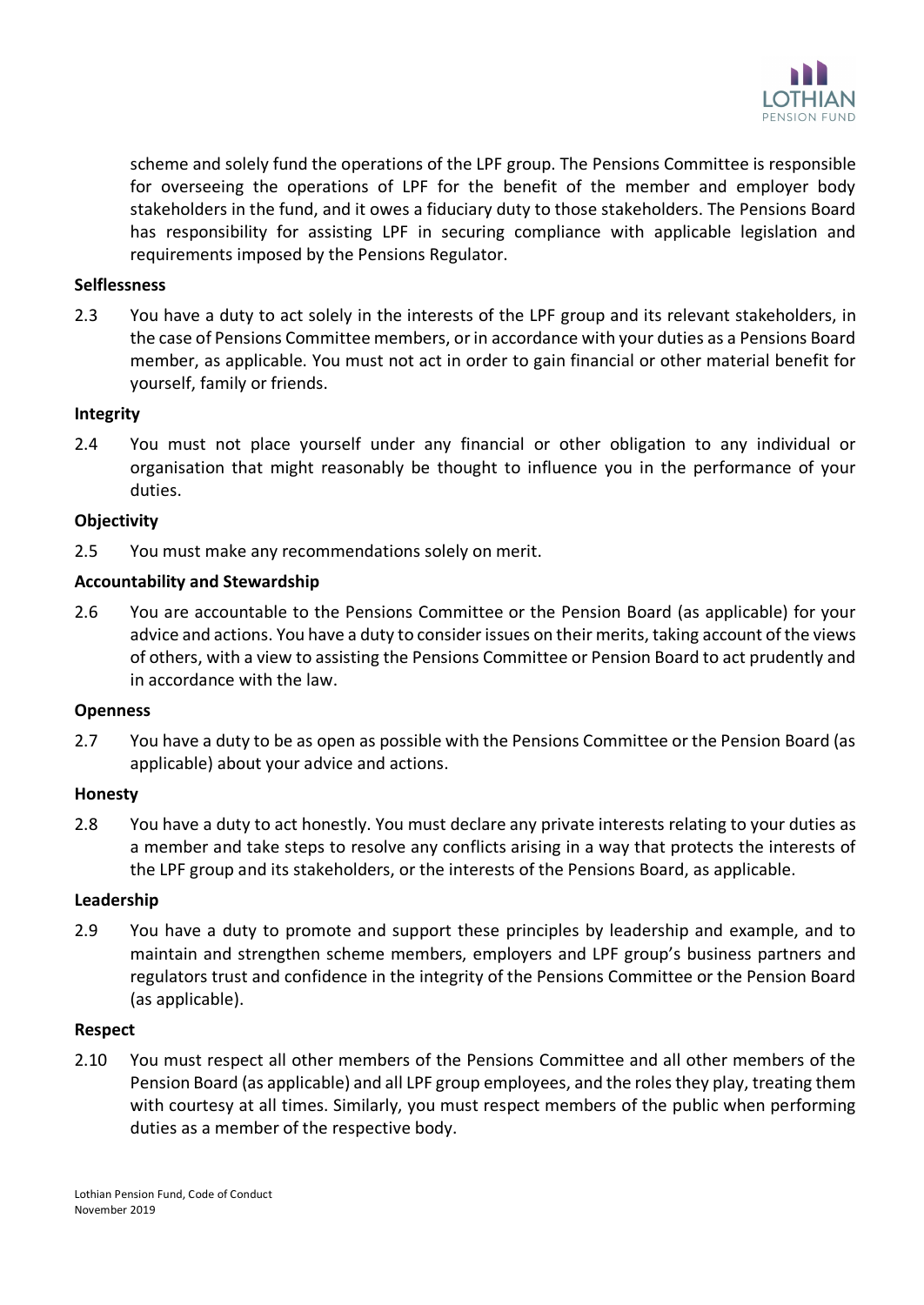

You should apply the principles of this Code to your informal dealings with such other persons no less scrupulously than at formal meetings of the Pension Committees or the Pension Board (as applicable).

### SECTION 3: GENERAL CONDUCT

3.1 The rules of good conduct in this section must be observed in all situations where you act as a member of either the Pensions Committee or the Pension Board or when you are perceived as acting as a member of either the Pensions Committee or the Pension Board, including representing LPF on official business and on social media. Members of the Pension Board must comply with the written constitution for that body from time to time. In addition, members of the Pensions Committee and members of the Pension Board must comply with the Training and Attendance Policy from time to time.

### **Conduct at Meetings**

3.2 You must respect the convenor, other members of the Pensions Committee, members of the Pension Board, LPFE and Council employees and any other persons present during meetings of the Pensions Committee. You must comply with decisions from the convenor of the Pensions Committee or chair of the Pensions Board in the conduct of the business of these meetings as set out in the LPF Procedural Standing Orders and Pension Board Constitution respectively.

### **Relationships with Employees (including persons employed by contractors providing services to the Council)**

3.3 You must respect all LPFE and Council employees and the roles they play and treat them with courtesy at all times. It is expected that employees will show the same consideration in return.

Your role is to determine policy and to participate in decisions on matters placed before you (as that role applies to the remit of either the Pensions Committee or the Pension Board), not to engage in direct operational management of the pension funds services; that is the responsibility of the LPFE and Council employees. It is also the responsibility of the LPF group's Senior Leadership Team (with oversight from the Head of Finance and Executive Director of Resources) to help ensure that the polices of the LPF group are implemented.

- 3.4 You must follow the Protocol for Relations between members of the respective bodies, LPFE and Council Employees attached at Annex B. A breach of the Protocol will be considered as a breach of this Code.
- 3.5 Bullying or harassment is completely unacceptable and will be considered to be a breach of this Code.

### **Allowances and Expenses**

3.5 You must comply with the rules for the payment of allowances and expenses.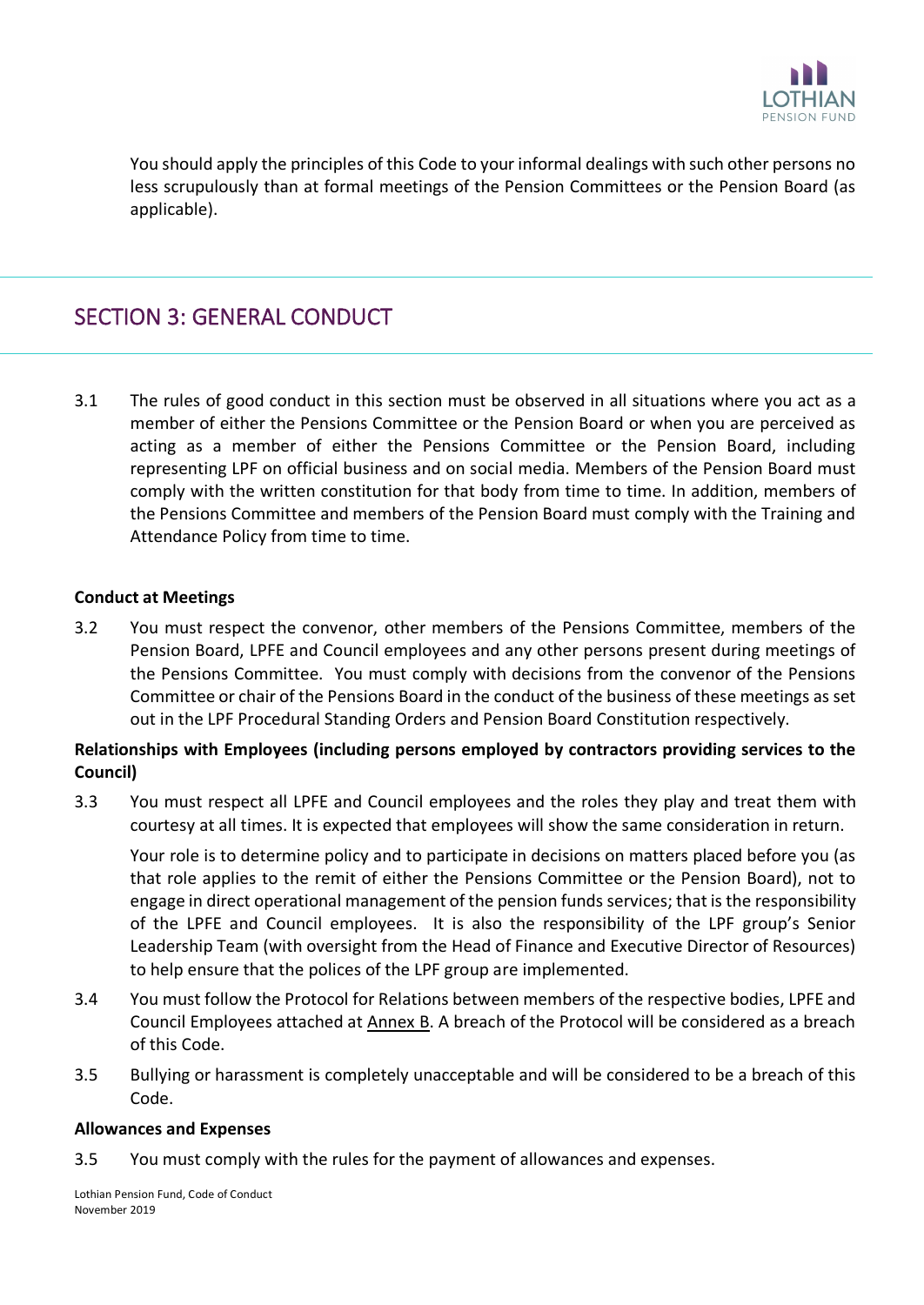

### **Gifts and Hospitality**

- 3.6 You must not accept any offer by way of gift or hospitality which could give rise to real or substantive personal gain or a reasonable suspicion of influence on your part to show favour or disfavour to any individual or organisation. You should also consider whether there may be any reasonable perception that any gift received by your spouse or cohabitee or by any company in which you have a controlling interest, or by a partnership of which you are a partner, can or would influence your judgement. The term "gift" includes benefits such as relief from indebtedness, loan concessions, or provision of services at a cost below that generally charged to members of the public.
- 3.7. You must never ask for gifts or hospitality.
- 3.8 You are personally responsible for all decisions connected with the acceptance of gifts or hospitality offered to you and for avoiding the risk of damage to public confidence in the Pensions Committee or Pensions Board (as appropriate) and the LPF group. As a general guide, it is usually appropriate to refuse offers except: -
	- (i) isolated gifts of a trivial character, the value of which must not exceed £50; or
	- (ii) normal hospitality associated with your duties and which would reasonably be regarded as appropriate.
- 3.9 You must not accept any offer of a gift or hospitality from any individual or organisation who is an applicant awaiting a decision from the Pensions Committee, Pension Board or the Council or who is seeking to do business or to continue to do business therewith. If you are making a visit for the purposes of carrying out your duties as a member, then as a general rule you should ensure that the Council pays for the cost of this visit.
- 3.10 You must not accept repeated hospitality or repeated gifts from the same source.

### **Confidentiality Requirements**

- 3.11 Pensions Committee documents (which might include Pension Board documents) are generally open to the public. This should be the basis on which you normally work, but there may be times when you will be required to treat discussions, documents or other information relating to the Pensions Committee or Pension Board in a confidential manner, in which case you must observe such requirements for confidentiality.
- 3.12 You will often receive information of a private nature which is not yet public, or which perhaps would not be intended to be made public. There are provisions in legislation on the categories of confidential and exempt information and you must always respect and comply with the requirement to keep such information private. In the course of your duties as a member, you are shown information not otherwise available to the public. Such information is, however, for your individual use in carrying out your duties as a member and must not be disclosed or in any way used for personal or party-political advantage or in such a way as to discredit the LPF group, Pensions Committee, the Pension Board or the Council. This will also apply in instances where you hold the personal view that such information should be publicly available.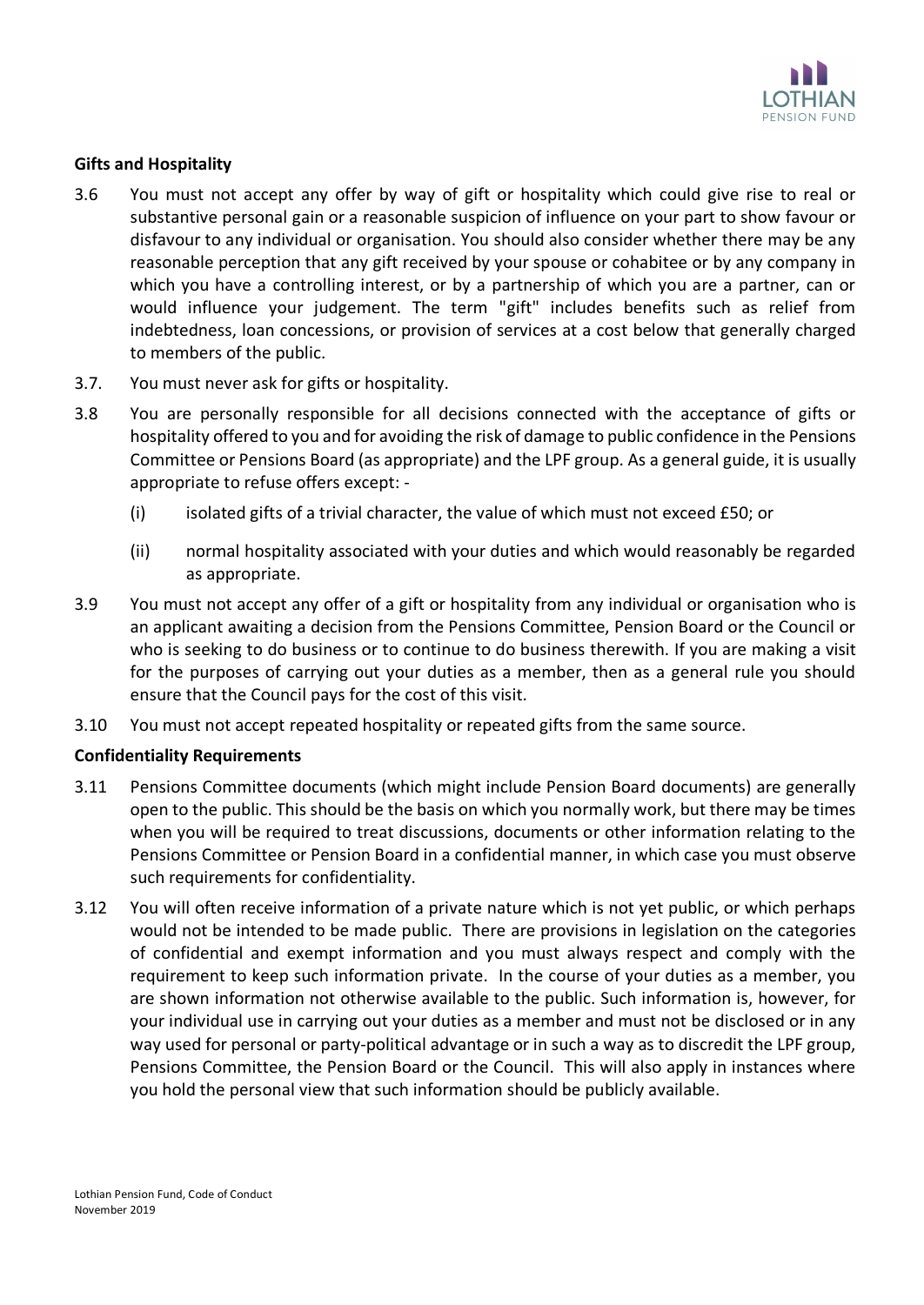

### **Use of Council Facilities**

3.13 The LPF group and Council (as appropriate) may provide facilities to assist members in carrying out their duties as members of the respective bodies. This may involve access to secretarial assistance, stationery and equipment such as telephones, electronic tablets or other portable devices and computers. Such facilities must only be used in carrying out your duties as a member and in accordance with the LPF group's information technology and communications policies or for incidental personal use as authorised by the LPF group and not related in any way to personal, work, party political or other activities. For Councillor members of the Pensions Committee, where the Council recognises party political groups, assistance to such groups as appropriate in relation to Council matters but must not extend to political parties more generally and you should be aware of and ensure the Council complies with the statutory rules governing local authority publicity.

### **Appointments to Partner Organisations**

- 3.14 You may be appointed or nominated by the Council, employer or otherwise as a member of another body or organisation. If so, you will be bound by the rules of conduct of those organisations and your responsibility for any actions taken by you as a member of such an organisation will be to the organisation in question. However, you must also continue to observe the rules of this Code in carrying out the duties of that body as you must continue to be mindful of your ongoing obligations to either the Pensions Committee or the Pension Board in carrying out duties for any other organisation you become a member of.
- 3.15 If you become a director of a company as a nominee of the Council employer or otherwise you will assume personal responsibilities under the Companies Acts. It is possible that a conflict of interest may arise for you between the company and LPF group. In such cases it is your responsibility to take advice on your responsibilities to the LPF group and to the company. This will include questions of declarations of interest.

### **Dealings with the LPF Group**

3.16 You may have dealings on a personal level with the LPF group and/or Council - for example as a member or beneficiary of LPF or recipient of another Council service. You must not seek preferential treatment for yourself or your family, friends, colleagues or employees because of your position as a member and you must avoid any action which could lead members of the public to believe that preferential treatment is being sought.

### **Responsibilities to the Council as a Member of the Public**

- 3.17 Since the Council acts as administering authority for the LPF, there is potential for public perception of abuse of position, so you must seek to avoid being in debt to the Council.
- 3.18 Similarly, if you owe a debt to the Council, you must put in place at the earliest opportunity arrangements for repayment. You must avoid being in a situation which might lead the public to believe that preferential treatment is being sought.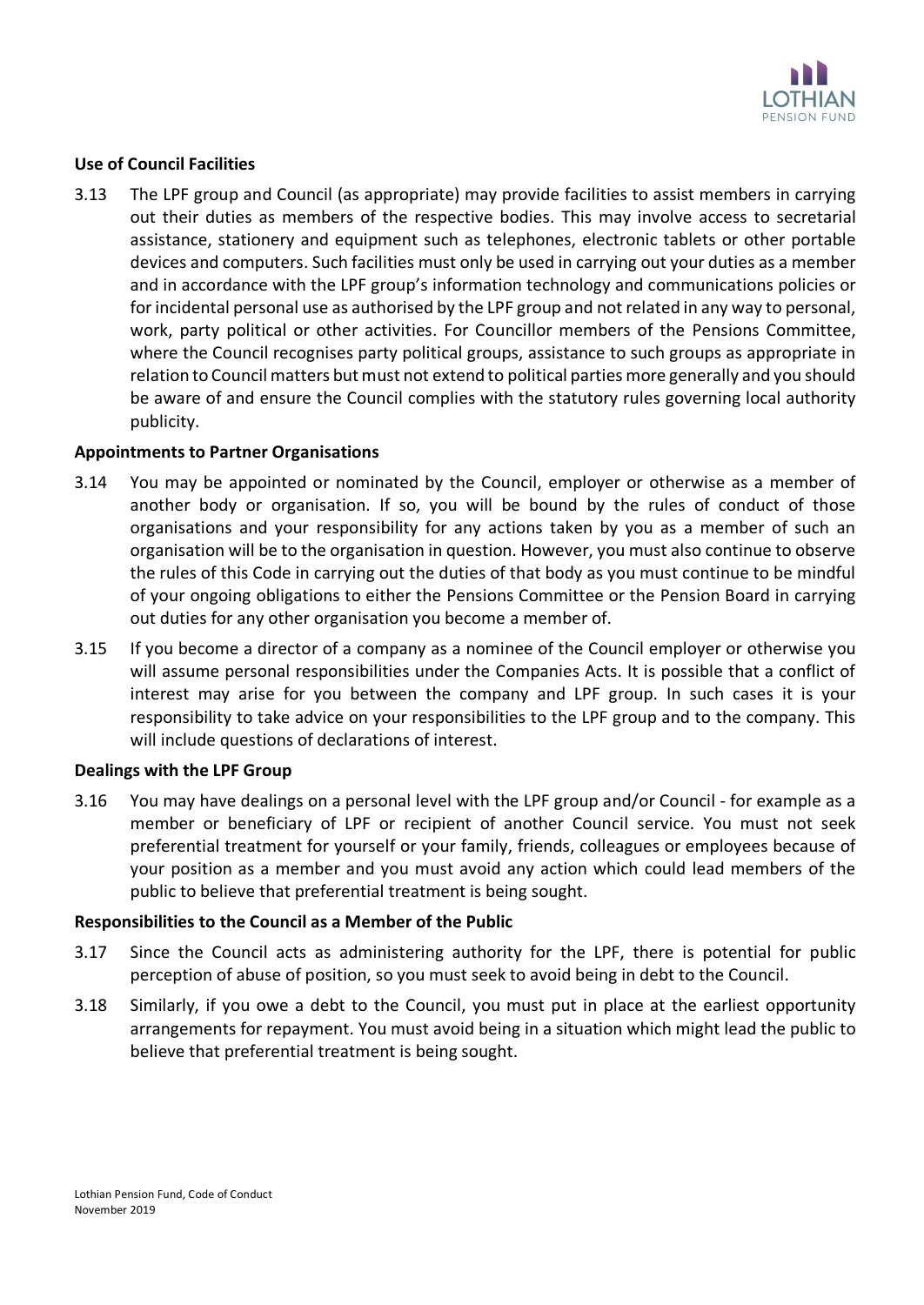

### SECTION 4: REGISTRATION OF INTERESTS

- 4.1 The following paragraphs set out the categories of interests, financial and otherwise, which you have to register. These are "Registrable Interests", and you must ensure that they are registered when you become a member and whenever your circumstances change. **The register should cover the period commencing from 12 months prior to your appointment as a member up to the present**.
- 4.2 You should review regularly, and at least once a year, your personal circumstances. Elected members will either declare any interest at a Committee meeting or record interests via the Councillor Code of Conduct process set out by the City of Edinburgh Council. Non-elected members and Pension Board members will either declare any interests at a Pensions Committee or Pension Board meeting or record interests by contacting LPF's Governance Manager and/or Chief Risk Officer. Annex A contains key definitions and explanatory notes to help you decide what is required when registering your interests under any category. The interests which require to be registered are those set out in the following paragraphs and relate to you. It is not necessary to register the interests of your spouse or cohabitee.

### **Category One: Remuneration**

- 4.3 You have a registrable interest where you receive remuneration by virtue of being:
	- (i) employed;
	- (ii) self-employed;
	- (iii) the holder of an office;
	- (iv) a director of an undertaking;
	- (iv) a partner in a firm; or
	- (vi) undertaking a trade, profession or vocation, or any other work.
- 4.4 You do not have a registrable interest simply because you are a member of a joint board/committee or other body directly relevant to the LPF group's national or local governance or wider industry representation.
- 4.5 If a position is not remunerated, it does not need to be registered under this category. However, unremunerated directorships may need to be registered under Category Two (**Related Undertakings**).
- 4.6 If you receive any allowances in relation to membership of any organisation the fact that you receive such an allowance must be registered.
- 4.7 When registering employment, you must give the name of the employer, the nature of its business and the nature of the post held in the organisation.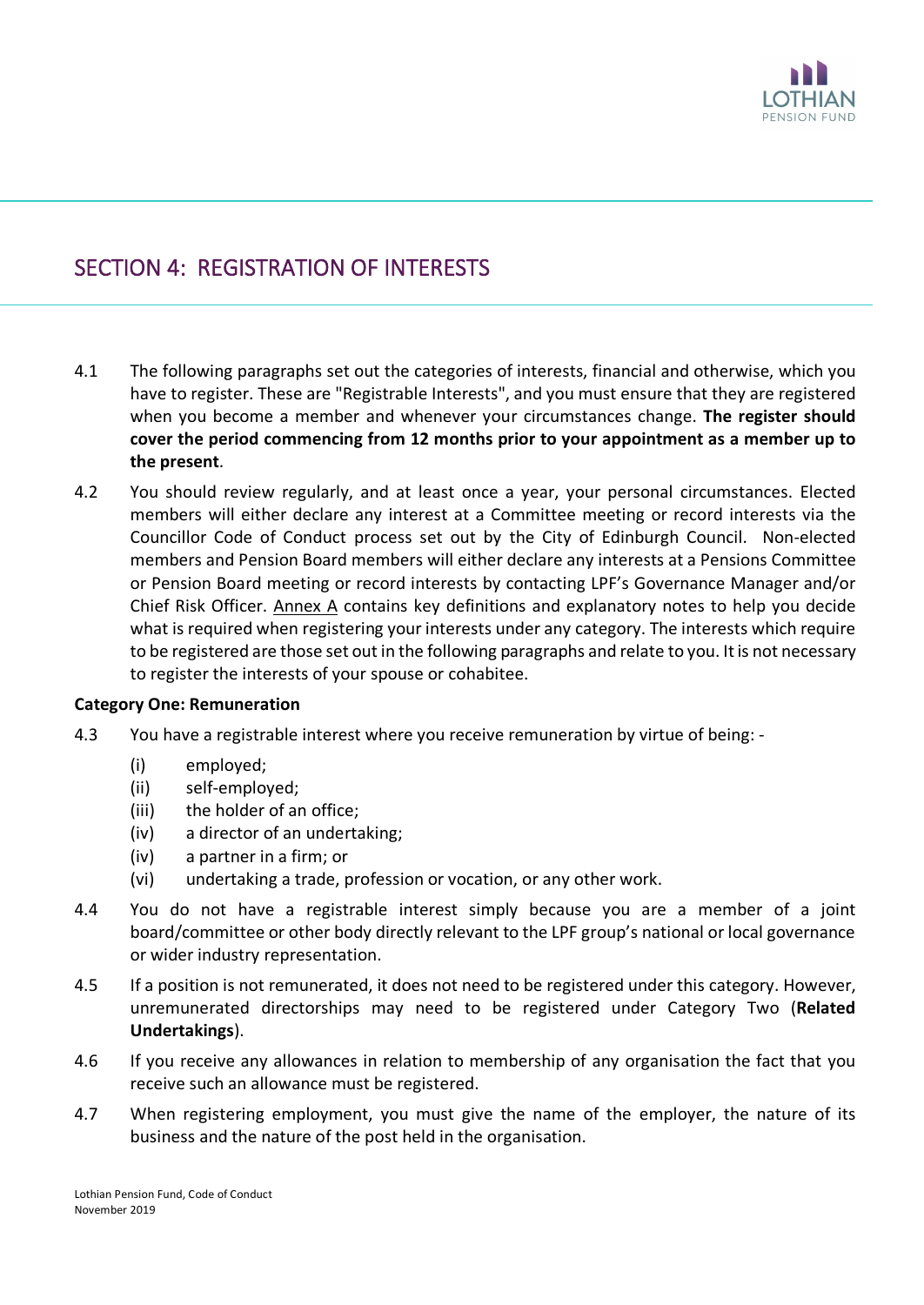

4.8 When registering self-employment, you must provide the name and give details of the nature of the business.

When registering an interest in a partnership, you must give the name of the partnership and the nature of its business.

- 4.9 Where you otherwise undertake a trade, profession or vocation, or any other work, the detail to be given is the nature of the work and its regularity. For example, if you write for a newspaper, you must give the name of the publication and the frequency of articles for which you are paid.
- 4.10 When registering a directorship, it is necessary to provide the registered name of the undertaking in which the directorship is held and detail the nature of its business.
- 4.11 Registration of a pension is not required as this falls outside the scope of the category.

### **Category Two: Related Undertakings**

- 4.12 You must register any directorships held which themselves are not remunerated but where the company (or other undertaking) in question is a subsidiary of, or a parent of, a company (or other undertaking) in which you hold a remunerated directorship.
- 4.13 You must register the name of the subsidiary or parent company or other undertaking and the nature of its business, and its relationship to the company or other undertaking in which you are a director and from which you receive remuneration.
- 4.14 The situations to which the above paragraphs apply are as follows:
	- (i) you are a director of a board of an undertaking and receive remuneration declared under Category One; and
	- (ii) you are a director of a parent or subsidiary undertaking but do not receive remuneration in that capacity.

### **Category Three: Contracts**

- 4.15 You have a registrable interest where you (or a firm in which you are a partner, or an undertaking in which you are a director or in which you have shares of a value as described in paragraph 4.20) have made a contract with any member of the LPF group:
	- (i) under which goods or services are to be provided, or works are to be executed; and
	- (ii) which has not been fully discharged.
- 4.16 You must register a description of the contract, including its duration, but excluding the consideration.

### **Category Four: Houses, Land and Buildings**

- 4.18 You have a registrable interest where you own or have any other right or interest in houses, land and buildings, such as being an owner or a tenant, including Council tenant.
- 4.19 You are required to give the address of the property, or otherwise give a description sufficient to identify it.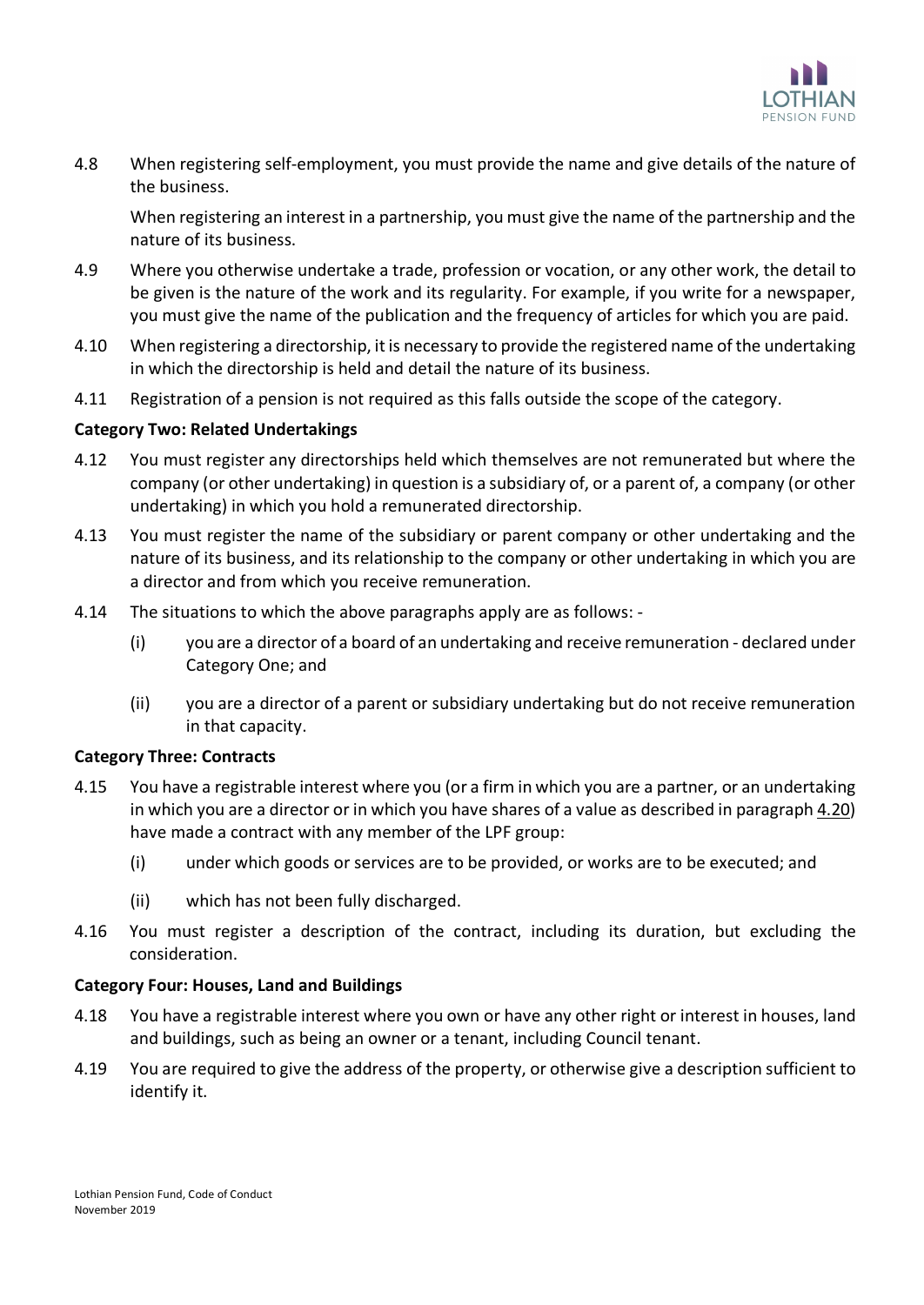

### **Category Five: Interest in Shares and Securities**

- 4.20 You have a registrable interest where you have an interest in shares comprised in the share capital of a company or other body and the nominal value of the share(s) is: -
	- (i) greater than 1% of the issued share capital of the company or other body; or
	- (ii) greater than £25,000.

For the avoidance of doubt, you are not deemed to be sufficiently close to the operational and day to day trading activities of the LPF group to be subject to its own personal dealing policies, procedures and restrictions.

### **Category Six: Gifts and Hospitality**

4.21 You must register the details of any gifts or hospitality received, however it is not necessary to record any gifts or hospitality as described in paragraph 3.8 (i) and (ii) of this Code.

#### **Category Seven: Non-Financial Interests**

4.22 Members may also have significant non-financial interests and it is equally important that relevant interests such as membership or holding office in public bodies, companies, clubs, societies and organisations such as trades unions and voluntary organisations, are registered and described. In this context, non-financial interests are those which members of the public might reasonably think could influence your performance of your duties as a member.

#### **Category Eight: Lobbying**

- 4.23 You may be lobbied by a wide range of people including individuals, organisations and companies. As a general rule, it is an essential element of the democratic system that any individual should be able to lobby a councillor. However, particular considerations apply when you are dealing with applications under competing regulatory powers, as is the case for the Pensions Committee and Pension Board. If you are lobbied on such matters, you should make it clear that you are not in a position to lend support for or against any such application that you will have a responsibility for making a decision on in due course. Representations to councillors on such applications should be directed, by the councillor, to the LPF's Governance Manager. This does not prevent you from seeking factual information about the progress of the case.
- 6.4 Political group meetings should not be used to decide how councillors should vote on such applications, or on individual staffing matters such as the appointment or discipline of employees. It is a breach of this Code to comply with political group decisions on such matters where these differ from your own views.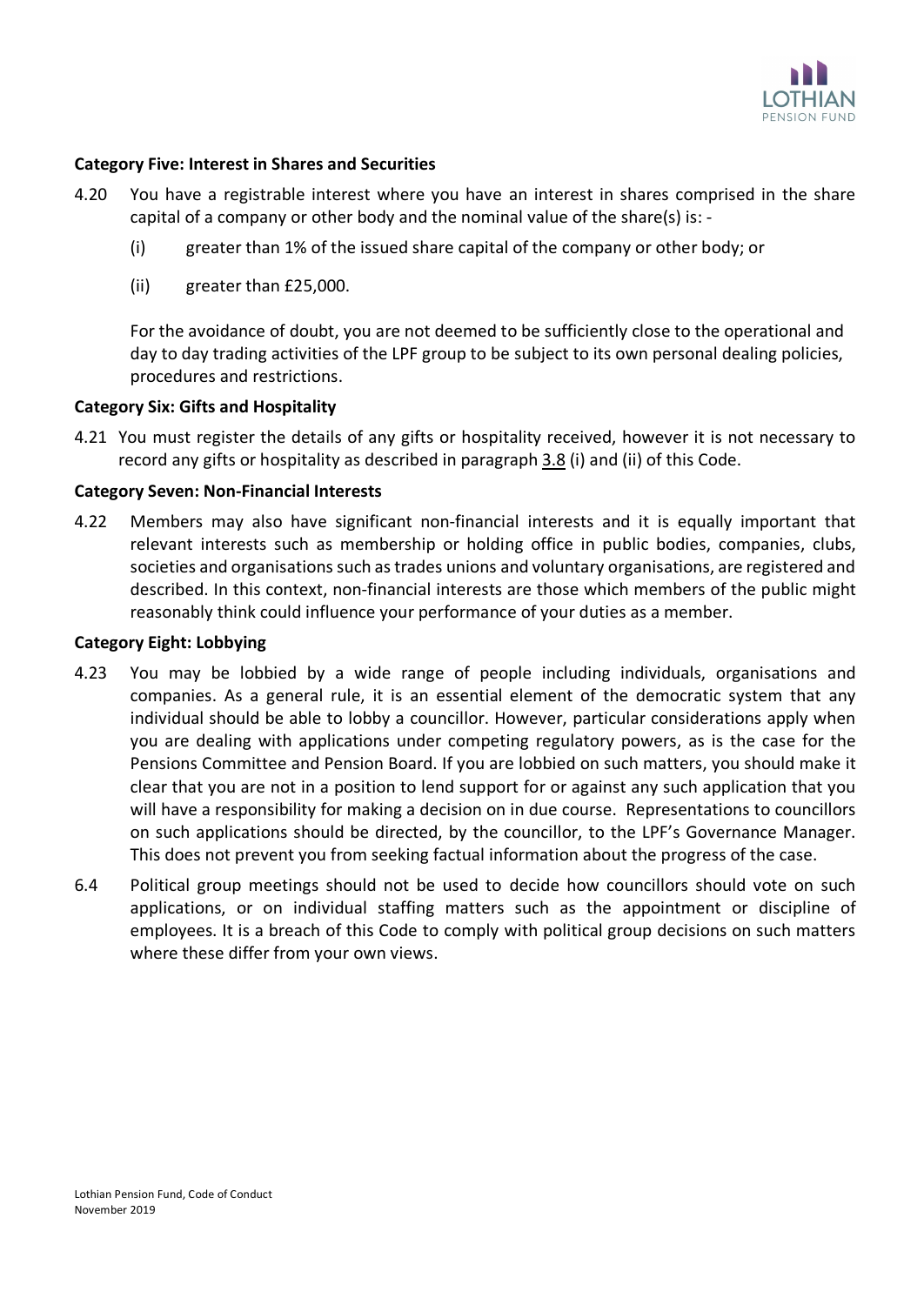

### SECTION 5: DECLARATION OF INTERESTS

- 5.1 The key principles of this Code, especially those which specify integrity, honesty and openness, are given further practical effect by the requirement for you to declare interests at meetings which you attend. The rules on declaration of interest, along with the rules which require registration of interests, are intended to produce transparency in regard to interests which might influence, or be thought to influence, your actions as a member. A financial or other interest arising by virtue of membership of any of the pension funds does not have to be declared.
- 5.2 It is your responsibility to make decisions about whether you have to declare an interest or make a judgement as to whether a declared interest prevents you from taking part in any discussions. You are in the best position to assess your personal circumstances and to judge how these circumstances affect your role as a member in regard to a particular matter. You can, of course, seek advice from appropriate Council officers or from other sources which may be available to you. In making decisions for which you are personally responsible you are advised to err on the side of caution.
- 5.3 You may feel able to state truthfully that an interest would not influence your role as a member in a meeting. You must, however, always comply with the *objective test* (**the objective test**) which is *whether a member of the public, with knowledge of the relevant facts, would reasonably regard the interest as so significant that it is likely to prejudice your performance of your duties in your role as a member*.

### **Interests which Require Declaration**

5.4 Interests which require to be declared (if known to you) may be financial or non-financial. They may or may not cover interests which are registrable in terms of this Code. Most of the interests to be declared will be your personal interests but, on occasion, you will have to consider whether the interests of other persons require you to make a declaration. The paragraphs which follow deal with; your financial interests; your non-financial interests and the interests, financial and non-financial, of other persons.

#### **Your Financial Interests**

5.5 You must declare, if it is known to you, ANY FINANCIAL INTEREST (including any financial interest which is registrable under any of the categories prescribed in Section 4 of this Code and any interest covered by the specific exclusion defined in paragraph 5.14]).

There is no need to declare: -

(i) an interest where a general exclusion, as defined in paragraph 5.14, applies (but an interest where a specific exclusion applies must be declared); or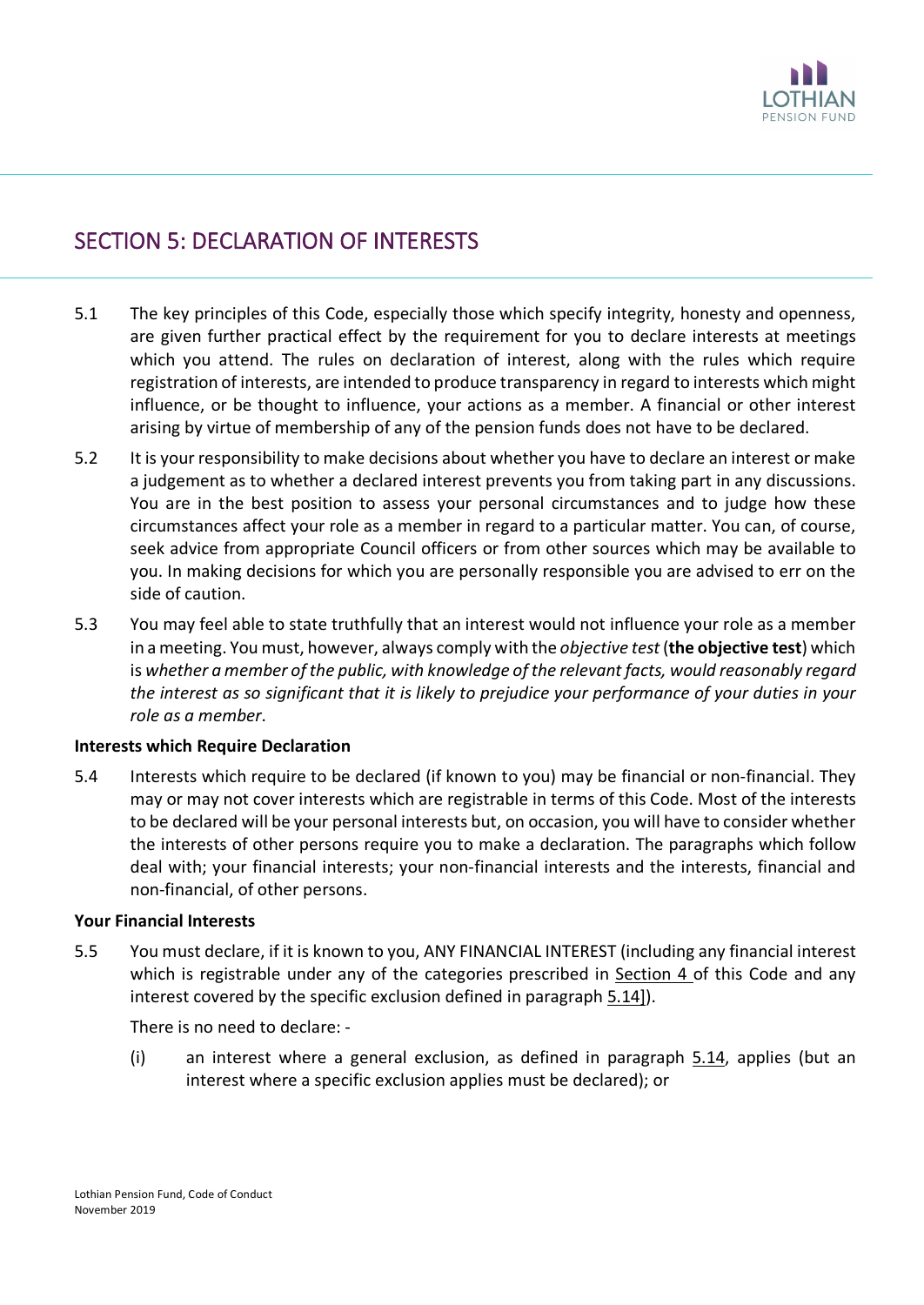

(ii) an interest which is so remote or insignificant that it could not reasonably be taken to fall within the objective test [ **[3](#page-11-0)** ].

You must withdraw from the meeting room until discussion of and voting on the relevant item where you have a declarable interest is concluded other than in the following circumstances.

There is no need to withdraw in the case of: -

- (i) an interest covered by a general exclusion or a specific exclusion; or
- (ii) an interest which is so remote or insignificant that it could not reasonably be taken to fall within the objective test.

### **Your Non-Financial Interests**

- 5.6 You must declare, if it is known to you, any NON-FINANCIAL INTEREST if:
	- (i) that interest has been registered under Category Seven (Non-Financial Interests) of Section 4 of this Code; or
	- (ii) that interest would fall within the objective test.

There is no need to declare: -

- (i) an interest where a general exclusion applies (but an interest where a specific exclusion applies must be declared); or
- (ii) an interest which is so remote or insignificant that it could not reasonably be taken to fall within the objective test.

You must withdraw from the meeting room until discussion of and voting on the relevant item where you have a declarable interest is concluded other than in the following circumstances.

There is no need to withdraw in the case of: -

- (i) an interest covered by a general exclusion or a specific exclusion; or
- (ii) an interest which is so remote or insignificant that it could not reasonably be taken to fall within the objective test.
- 5.7 You will also have other private and personal interests and may serve, or be associated with, bodies, societies and organisations as a result of your private and personal interests and not because of your role as a member. In the context of any particular matter you will have to decide whether to declare a non-financial interest. You should declare an interest unless you believe that, in the particular circumstances, the interest is too remote or without significance.

<span id="page-11-0"></span><sup>&</sup>lt;sup>3</sup> The applicability of these exclusions will be revisited at the next annual review of the code of conduct.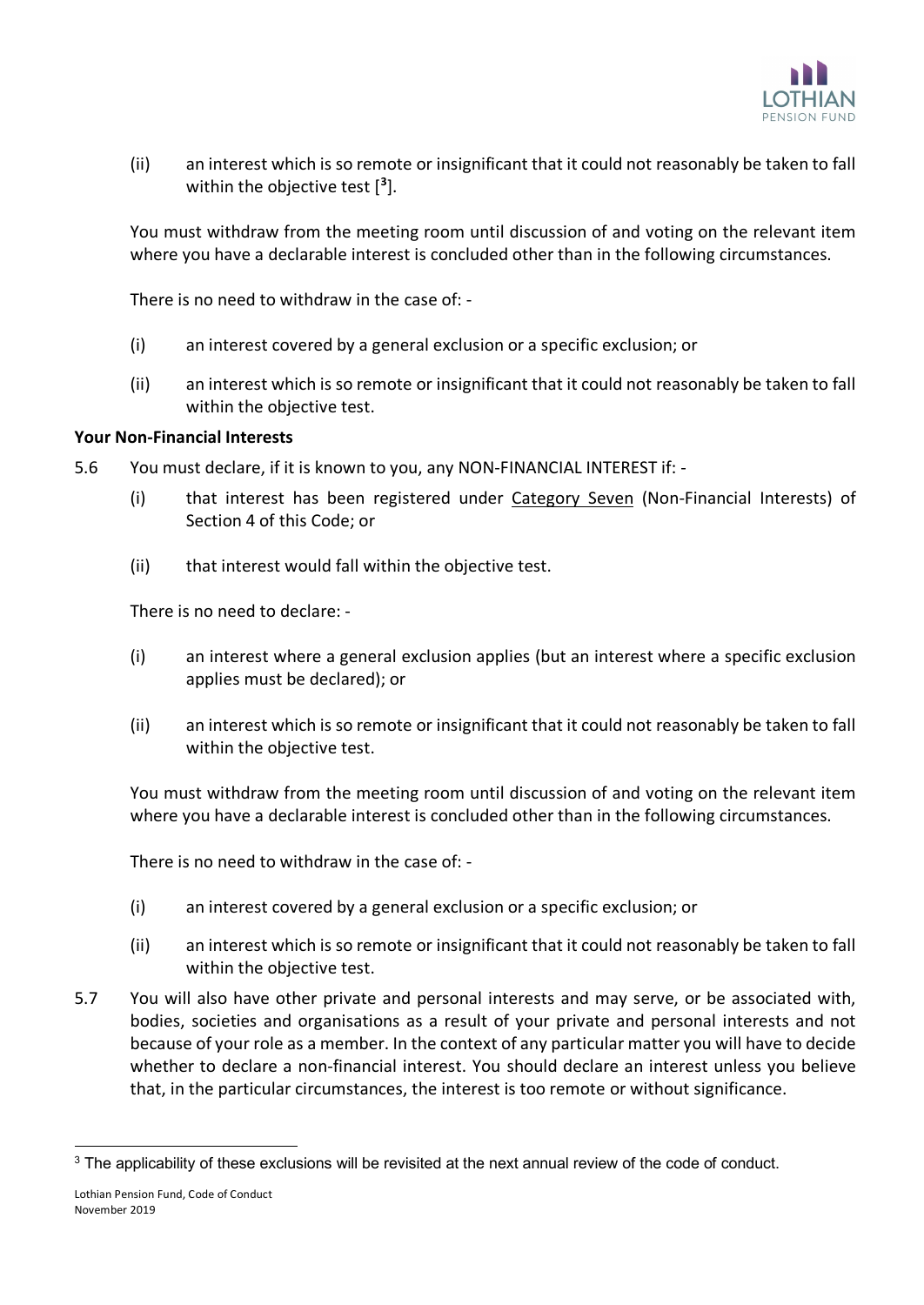

In reaching a view on whether the objective test applies to the interest, you should consider whether your interest (whether taking the form of association or the holding of office) would be seen by a member of the public acting reasonably in a different light because it is the interest of a person who is a member as opposed to the interest of an ordinary member of the public.

### **The Financial Interests of Other Persons**

5.8 This Code requires only your financial interests to be registered. You also, however, have to consider whether you should declare any financial interest of certain other persons.

You must declare if it is known to you ANY FINANCIAL INTEREST of: -

- (i) a spouse, a civil partner or a co-habitee;
- (ii) a close relative, close friend or close associate;
- (iii) an employer or a partner in a firm;
- (iv) a body (or subsidiary or parent of a body) of which you are a remunerated member or director;
- (v) a person from whom you have received a registrable gift or registrable hospitality;
- (vi) a person from whom you have received registrable election expenses.

There is no need to declare an interest if it is so remote or insignificant that it could not reasonably be taken to fall within the objective test.

You must withdraw from the meeting room until discussion of and voting on the relevant item where you have a declarable interest is concluded other than in the following circumstances.

There is no need to withdraw in the case of: -

- (i) an interest covered by a specific exclusion; or
- (ii) an interest which is so remote or insignificant that it could not reasonably be taken to fall within the objective test.
- 5.9 This Code does not attempt the task of defining "relative" or "friend" or "associate". Not only is such a task fraught with difficulty but it is also unlikely that such definitions would reflect the intention of this part of this Code. The key principle is the need for transparency in regard to any interest which might (regardless of the precise description of relationship) be objectively regarded by a member of the public, acting reasonably, as potentially affecting your responsibilities as a member and, as such, would be covered by the objective test.

### **The Non-Financial Interests of other persons**

- 5.10 You must declare if it is known to you ANY NON-FINANCIAL INTEREST of:
	- (i) a spouse, a civil partner or a co-habitee;
	- (ii) a close relative, close friend or close associate;
	- (iii) an employer or a partner in a firm;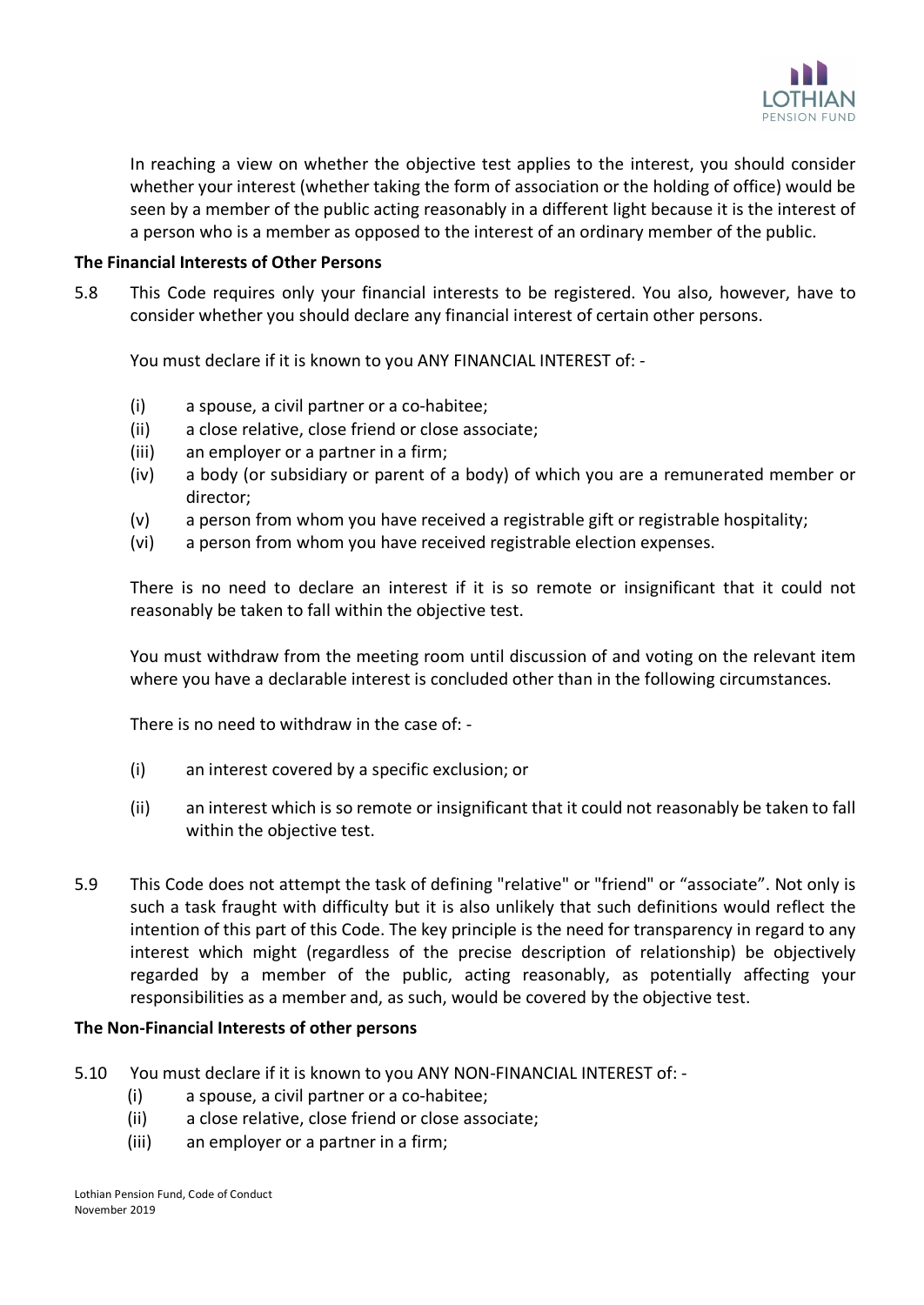

- (iv) a body (or subsidiary or parent of a body) of which you are a remunerated member or director;
- (v) a person from whom you have received a registrable gift or registrable hospitality; or
- (vi) (where applicable) a person from whom you have received registrable election expenses.

There is no need to declare the interest unless it is clear and substantial. There is only a need to withdraw from the meeting if the interest is clear and substantial.

### **Making a Declaration**

- 5.11 You must consider at the earliest stage possible whether you have an interest to declare in relation to any matter which is to be considered. You should consider whether agendas for meetings raise any issue of declaration of interest. Your declaration of interest must be made as soon as practicable at a meeting where that interest arises. If you do identify the need for a declaration of interest only when a particular matter is being discussed, you must declare the interest as soon as you realise it is necessary.
- 5.12 The verbal statement of declaration of interest should identify the item or items of business to which it relates. The statement should begin with the words "I declare an interest". The statement must be sufficiently informative to enable those at the meeting to understand the nature of your interest but need not give a detailed description of the interest.

### **Frequent Declarations of Interest**

5.13 Confidence in the LPF group could be damaged by a perception that decisions are substantially influenced by factors other than the interests of the LPF group. If you would have to declare interests frequently at meetings of the Pensions Committee or Pensions Board, you should not accept an appointment to the respective position or consider your existing appointment.

### **Definition of Exclusions**

5.14 The following paragraphs refer to General Exclusions and a Specific Exclusion.

### (1) *The General Exclusions*

The general exclusions referred to in this Code are in relation to interests which a member may have: -

- (i) as a Council tax payer or rate payer or in relation to the Council's public services;
- (ii) as a Council house tenant.

### (2) *The Specific Exclusion*

The specific exclusion referred to in this Code is in relation to interests which a member may have as a member, or director, of an outside body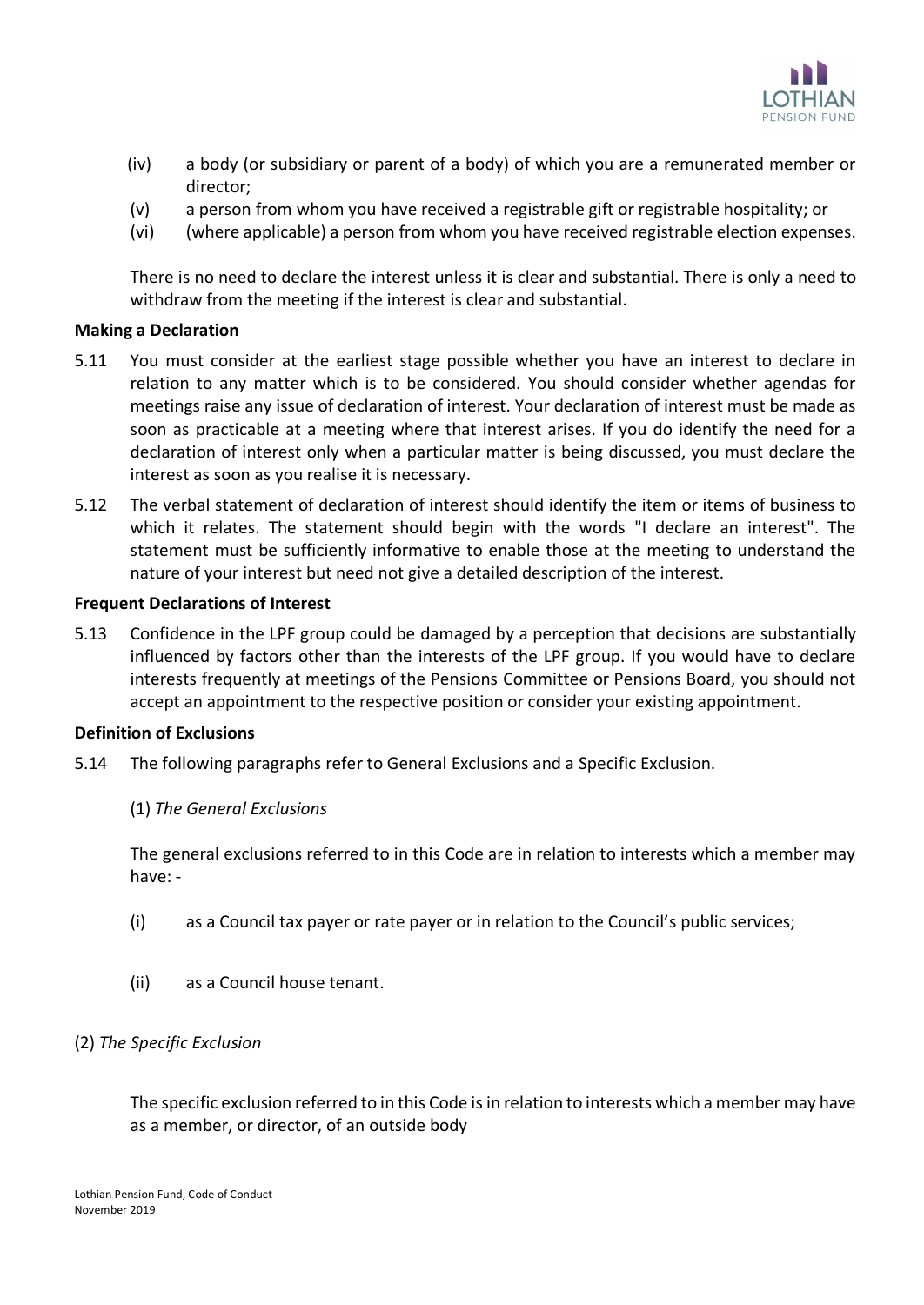

This exclusion applies to any member who has been nominated or appointed, or whose appointment has been approved, by the Council and who has registered an interest under Section 4 of this Code as a member or director of: -

- (a) a devolved public body as defined in Schedule 3 to the Ethical Standards in Public Life etc. (Scotland) Act 2000;
- (b) a public body established by enactment or in pursuance of statutory powers or by the authority of statute or a statutory scheme;
- (c) a body with whom there is in force an agreement which has been made in pursuance of Section 19 of the Enterprise and New Towns (Scotland) Act 1990 by Scottish Enterprise or Highlands and Islands Enterprise for the discharge by that body of any of the functions of Scottish Enterprise or, as the case may be, Highlands and Islands Enterprise;
- (d) a body being a company:
	- i. established wholly or mainly for the purpose of providing services to the Council; and
	- ii. which has entered into a contractual arrangement with the Council for the supply of goods and/or services to the Council.

So as to enable the member to take part in the consideration and discussion of, and to vote upon, any matter relating to the body in question, the member is required to declare his or her interest at all meetings where matters relating to the body in question are to be discussed.[[4\]](#page-14-0)

### ANNEX A

### DEFINITIONS

1. **"Remuneration"** includes any salary, wage, share of profits, fee, expenses, other monetary benefit or benefit in kind. This would include, for example, the provision of a company car or travelling expenses by an employer.

2. **"Undertaking"** means: (i) a body corporate or partnership; or (ii) an unincorporated association carrying on a trade or business, with or without a view to a profit.

3. **"Related Undertaking"** is a parent or subsidiary company of a principal undertaking of which you are also a director. You will receive remuneration for the principal undertaking though you will not receive remuneration as director of the related undertaking.

4. **"Parent Undertaking"** is an undertaking in relation to another undertaking, a subsidiary undertaking, if (i) it holds a majority of the voting rights in the undertaking; or (ii) it is a member of the undertaking

<span id="page-14-0"></span><sup>4</sup> See footnote 3.

Lothian Pension Fund, Code of Conduct November 2019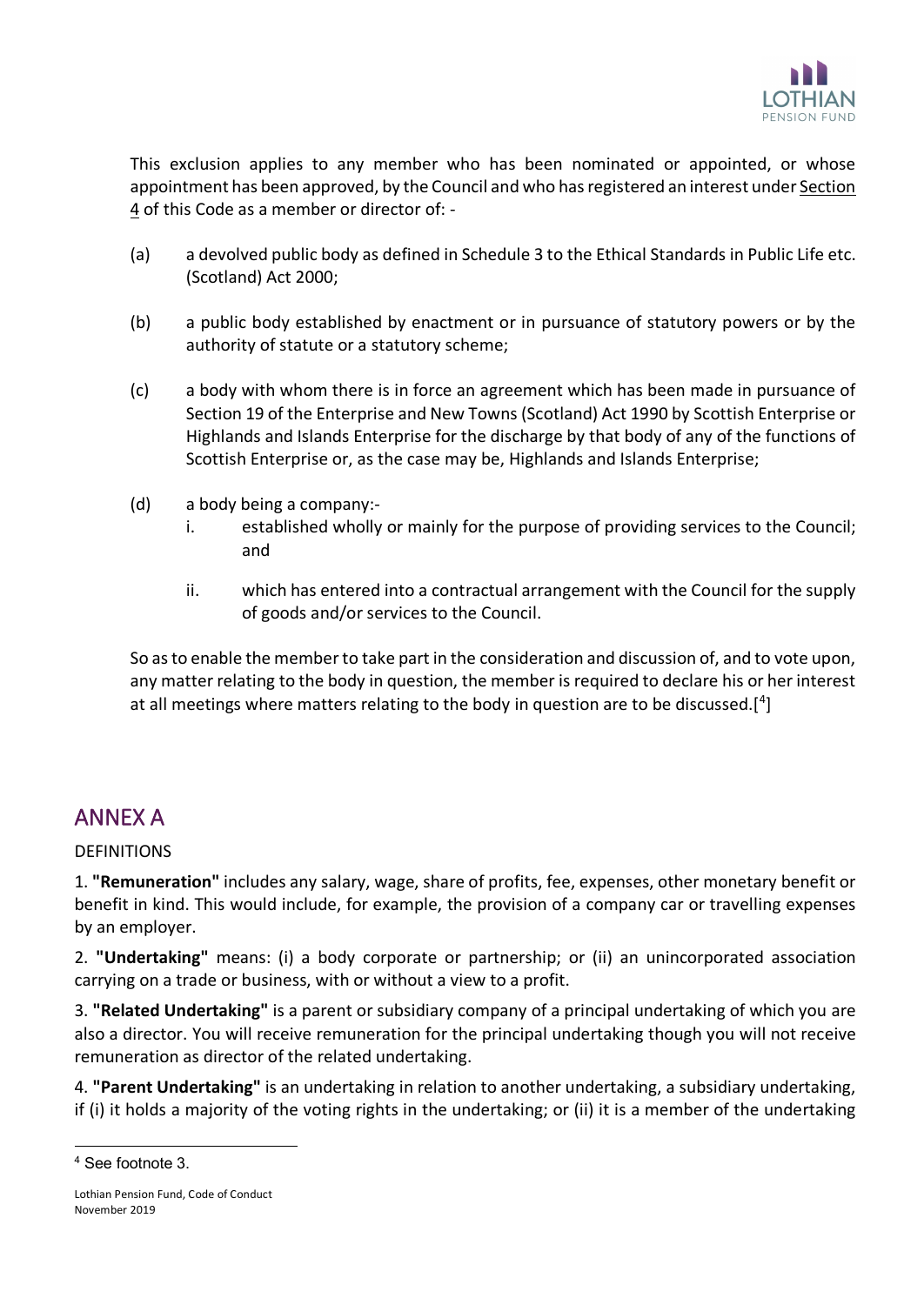

and has the right to appoint or remove a majority of its board of directors; or (iii) it has the right to exercise a dominant influence over the undertaking (a) by virtue of provisions contained in the undertaking's memorandum or articles or (b) by virtue of a control contract; or (iv) it is a controller of the undertaking and controls alone, pursuant to an agreement with other shareholders or controllers, a majority of the voting rights in the undertaking.

[5. **"Election expenses"** means expenses incurred, whether before, during or after an election, on account of, or in respect of, the conduct or management of the election. ]

6. **"A person"** means a single individual or legal person and includes a group of companies.

7. **"Group of companies"** has the same meaning as "group" in Section 262(1) of the Companies Act 1985. A "group", within s262(1) of the Companies Act 1985, means a parent undertaking and its subsidiary undertakings.

8. **"Any person"** includes individuals, incorporated and unincorporated bodies, trade unions, charities and voluntary organisations.

9. **"Spouse"** does not include a former spouse or a spouse who is living separately and apart from you.

10. **"Cohabitee"** includes a person, whether of the opposite sex or not, who is living with you in a relationship similar to that of husband and wife.

11. **"Chair"** includes Committee Convener or any person discharging similar functions under alternative decision making structures.

12. "Members" referring to either members of the Pensions Committee or Pensions Board.

### ANNEX B

### **PROTOCOL FOR RELATIONS BETWEEN MEMBERS AND LPF GROUP STAFF**

### **Principles**

1. This protocol sets out the way in which members should behave as members of the Pension Committee and Pension Board. It does not cover all the variety of circumstances which can arise, but the approach which it adopts will serve as a guide to dealing with other issues as they come up.

2. Members and employees should work in an atmosphere of mutual trust and respect, with neither party seeking to take unfair advantage of their position.

### **Scope**

3. The most common contacts are between members and employees in the LPF group, and this protocol is largely about those contacts. The particular position of employees who provide direct support services for members is dealt with separately at paragraph 7.

### **Employees' roles**

4. Legally, employees are employed by LPFE (or for certain oversight roles the Council) and are accountable to those organisations. Ultimately, they serve the LPF group as a whole. Nonetheless, certain employees may properly be called upon to assist members in their roles.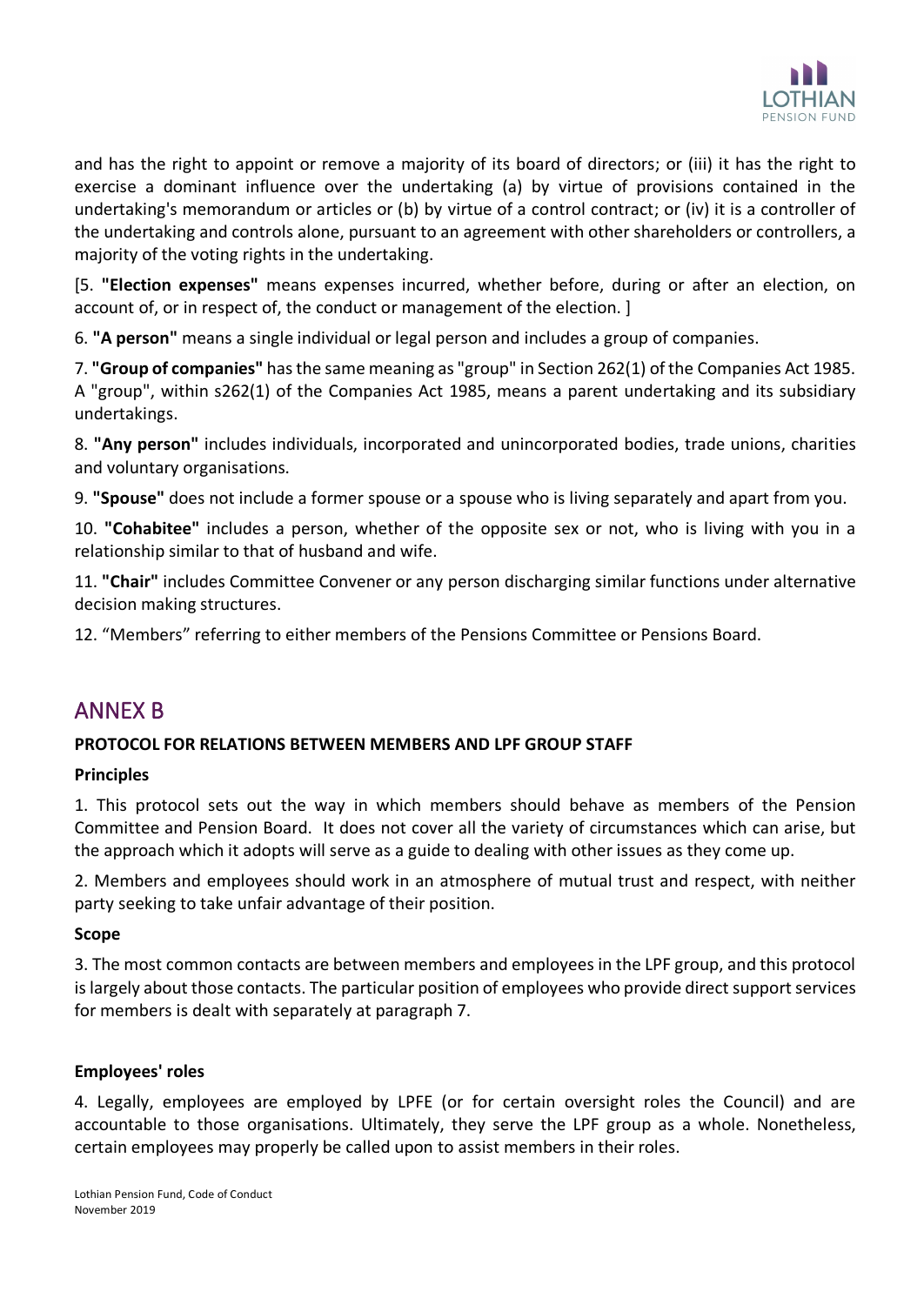

### **Communications**

5. Communications between an individual member and an employee should not be inappropriately copied by the employee to any other person or member otherwise than in the ordinary course of LPF group business. Where it is necessary to copy the communications to another person or member, this should be made clear to the original member and/or employee at the time.

### **Public comment**

6. Members should not raise in public matters relating to the conduct or capability of employees. Employees must accord to members the respect and courtesy due to them in their roles. There are provisions in the Code of Conduct for Employees about speaking in public and employees should observe them.

### **Employees supporting Members**

7. Where the LPF group arranges for employees to support members directly in carrying out their duties, particular considerations apply. Such employees are normally involved in administrative and practical support of members. While such employees may sometimes operate to the requirements of individual members in their daily business, it must be remembered that the employees are accountable to their line managers and any issues about conflicting priorities, conduct or performance must be referred to those managers.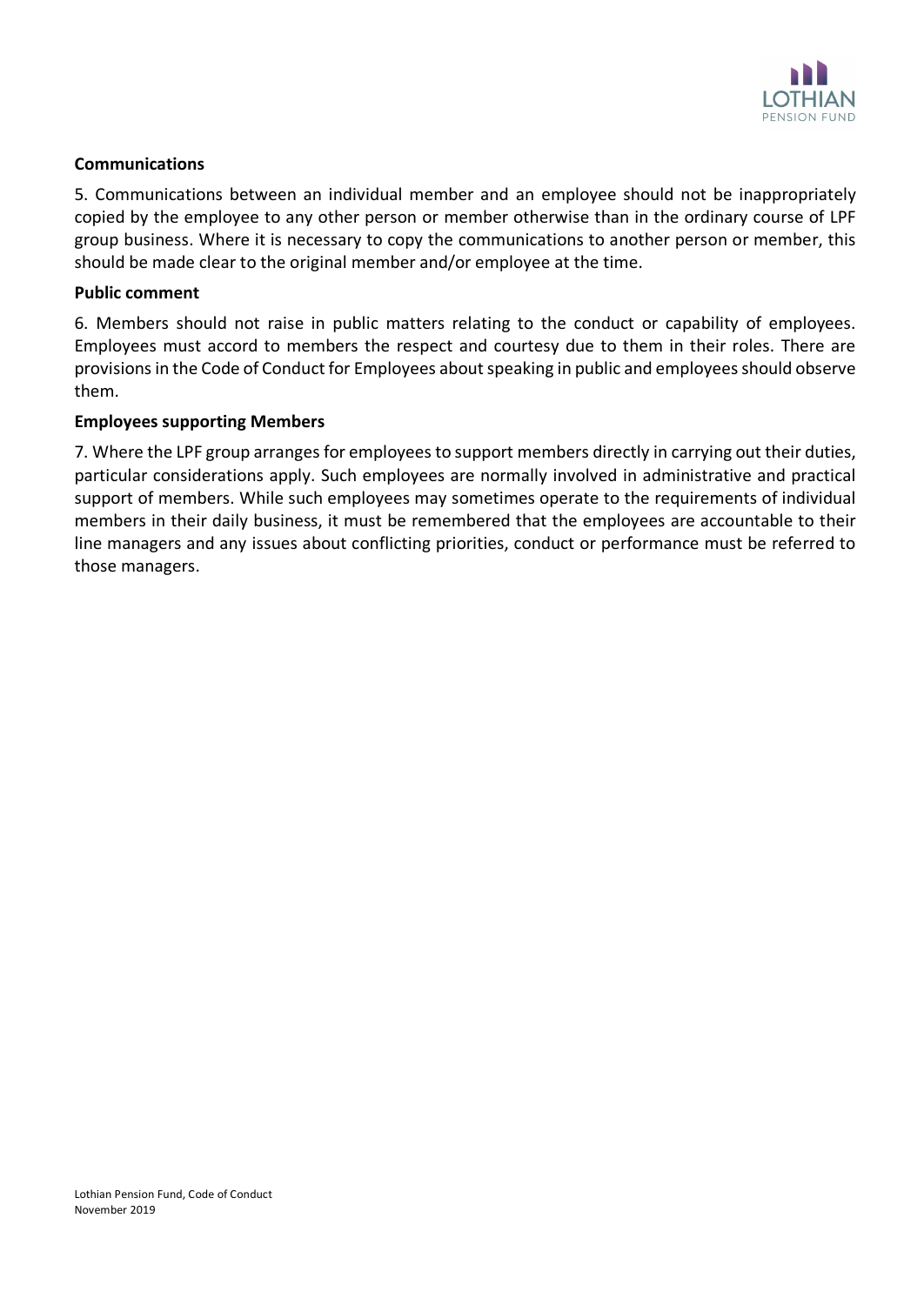

### **Lothian Pension Fund**

### **The Pensions Committee**

### **The Pension Board**

### **UNDERTAKING**

### **For signing by members of the Pensions Committee and the Pension Board**

### Code of Conduct

### I hereby;

- (i) acknowledge that I have read and understood the Lothian Pension Fund's "Code of Conduct for Pensions Committee and Pension Board"; and
- (ii) undertake to comply with the said Code of Conduct.

### Confidentiality

I hereby;

- (i) acknowledge that, as a member of the Pensions Committee/Pension Board, I am given access to documents of LPF Group's Pensions Committee (e.g. committee papers) which are of a confidential nature;
- (ii) undertake not to disclose any such document (or any information contained within any such document) to any other party without the prior written permission of a Member of the LPF group's Senior Leadership Team, having consulted with LPF's Governance Manager;
- (iii) agree to take all reasonable steps to prevent such disclosure; and
- (iv) accept that the confidentiality obligations of this undertaking continue even after I cease to be a member of the Pensions Committee/Pension Board

Signature: **manual contracts with the contracts with the state of the state of the state of the state of the state of the state of the state of the state of the state of the state of the state of the state of the state** 

Name (Block Capitals): ……………………………………….…………….

Post/Job Title: …………………………….………….……………. Date of signing: …………………..…………..…

Lothian Pension Fund, Code of Conduct November 2019